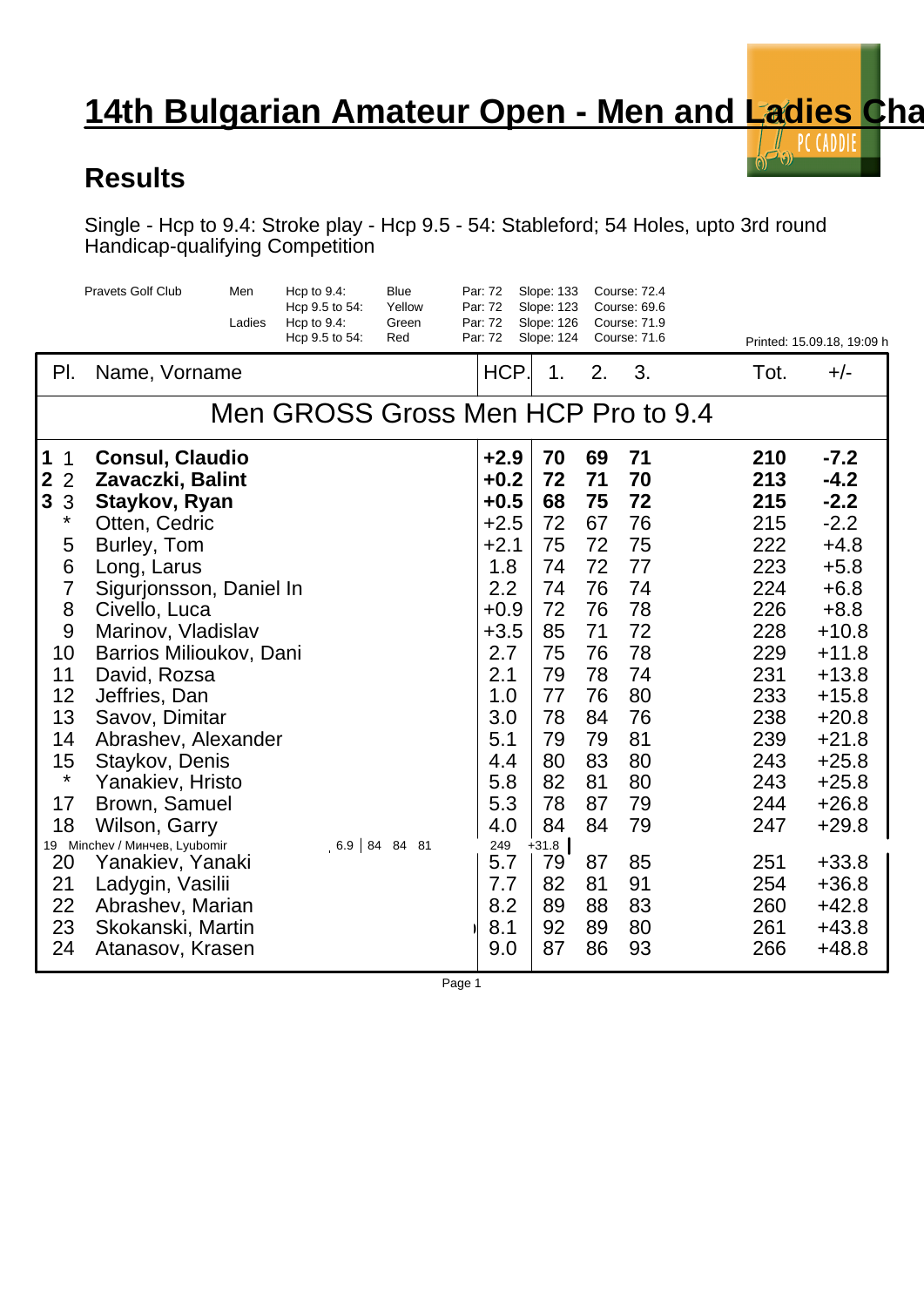| PI.                                      | Name, Vorname                           | HCP.          | 1.       | 2.       | 3.       | Tot.       | $+/-$        |  |
|------------------------------------------|-----------------------------------------|---------------|----------|----------|----------|------------|--------------|--|
| Men NET Net Men HCP Pro to 9.4           |                                         |               |          |          |          |            |              |  |
| 1<br>1                                   | Zavaczki, Balint                        | $+0.2$        | 72       | 68       | 70       | 210        | -6           |  |
| $\overline{2}$                           | Long, Larus                             | 1.8           | 71       | 69       | 74       | 214        | $-2$         |  |
| 3                                        | Sigurjonsson, Daniel In                 | 2.2           | 71       | 73       | 71       | 215        | $-1$         |  |
| $^\star$                                 | Staykov, Ryan                           | $+0.5$        | 68       | 75       | 72       | 215        | $-1$         |  |
| 5                                        | Barrios Milioukov, Dani                 | 2.7           | 71       | 72       | 74       | 217        | $+1$         |  |
| 6                                        | Consul, Claudio                         | $+2.9$        | 73       | 72       | 74       | 219        | $+3$         |  |
| 7                                        | Abrashev, Alexander                     | 5.1           | 73       | 73       | 75       | 221        | $+5$         |  |
| 8                                        | David, Rozsa                            | 2.1           | 76       | 75       | 71       | 222        | +6           |  |
| $^\star$                                 | Minchev /<br>, Lyubomir<br>6.9 75 75 72 | 222           | +6       |          |          |            |              |  |
|                                          | Yanakiev, Hristo                        | 5.8           | 75       | 74       | 73       | 222        | $+6$         |  |
| 11<br>12                                 | Brown, Samuel<br>Otten, Cedric          | 5.3<br>$+2.5$ | 71<br>75 | 80<br>70 | 72<br>79 | 223<br>224 | $+7$         |  |
| 13                                       |                                         | 4.4           | 74       | 77       | 74       | 225        | $+8$<br>$+9$ |  |
| 14                                       | Staykov, Denis                          | 3.0           | 74       | 80       | 72       | 226        | $+10$        |  |
| 15                                       | Savov, Dimitar<br>Jeffries, Dan         | 1.0           | 75       | 74       | 78       | 227        | $+11$        |  |
| $\star$                                  |                                         | 7.7           | 73       | 72       | 82       | 227        | $+11$        |  |
| 17                                       | Ladygin, Vasilii<br>Burley, Tom         | $+2.1$        | 77       | 74       | 77       | 228        | $+12$        |  |
| 18                                       | Civello, Luca                           | $+0.9$        | 73       | 77       | 79       | 229        | $+13$        |  |
| 19                                       | Abrashev, Marian                        | 8.2           | 79       | 78       | 73       | 230        | $+14$        |  |
| $\ast$                                   | Yanakiev, Yanaki                        | 5.7           | 72       | 80       | 78       | 230        | $+14$        |  |
| 21                                       | Skokanski, Martin                       | 8.1           | 82       | 79       | 70       | 231        | $+15$        |  |
| 22                                       | Wilson, Garry                           | 4.0           | 79       | 79       | 74       | 232        | $+16$        |  |
| 23                                       | Atanasov, Krasen                        | 9.0           | 76       | 75       | 82       | 233        | $+17$        |  |
| 24                                       | Marinov, Vladislav                      | $+3.5$        | 89       | 75       | 76       | 240        | $+24$        |  |
|                                          |                                         |               |          |          |          |            |              |  |
| Ladies GROSS Gross Ladies HCP Pro to 9.4 |                                         |               |          |          |          |            |              |  |
| 1<br>$\overline{1}$                      | Guseva, Natalia                         | $+2.4$        | 66       | 68       | 68       | 202        | $-13.7$      |  |
| $\mathbf 2$<br>$\sim$<br>$\angle$        | Unterweger, Julia                       | $+1.4$        | 75       | 69       | 72       | 216        | $+0.3$       |  |
| 3                                        | Zeiter, Lea                             | $+0.4$        | 75       | 75       | 70       | 220        | $+4.3$       |  |
| $\star$                                  | Muhlbauer, Katharina                    | $+3.0$        | 74       | 73       | 73       | 220        | $+4.3$       |  |
| $\ast$                                   | Jumagulova, Rivekka                     | $+0.7$        | 74       | 72       | 74       | 220        | $+4.3$       |  |
| 6                                        | Morozova, Sofia                         | $+1.4$        | 78       | 74       | 74       | 226        | $+10.3$      |  |
| $\overline{7}$                           | Borisova, Magdalena                     | 4.0           | 76       | 76       | 76       | 228        | $+12.3$      |  |
| 8                                        | Simeonova, Ivana                        | 2.1           | 76       | 76       | 77       | 229        | $+13.3$      |  |
| 9                                        | Jozefiak, Iga                           | 4.2<br>4.7    | 82       | 79       | 80       | 241        | $+25.3$      |  |
| 10                                       | Skokanska, Stefani                      |               | 79       | 83       | 82       | 244        | $+28.3$      |  |
| 11                                       | Kuchirkova, Maya                        |               | 90       | 83       | 77       | 250        | $+34.3$      |  |
| 12                                       | Zagorodnia, Galyna                      | 5.0           | 87       | 83       | 82       | 252        | $+36.3$      |  |
| 13                                       | Busheva, Kristina                       | 6.9           | 88       | 86       | 84       | 258        | $+42.3$      |  |
| 14                                       | Todorovic, Lara                         | 9.0           | 92       | 90       | 84       | 266        | $+50.3$      |  |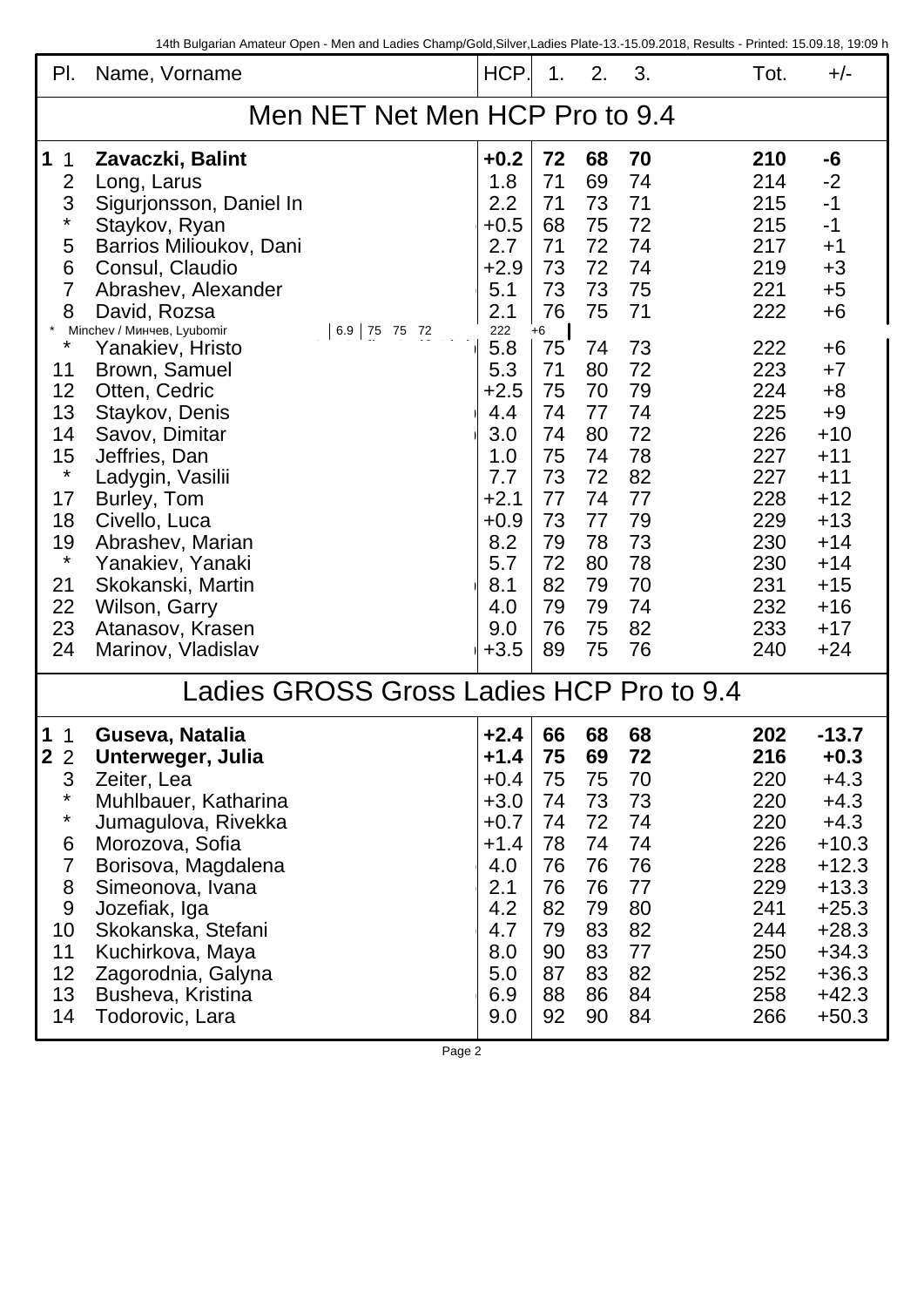| PI.                                                                                                                               | Name, Vorname                                                                                                                                                                                                                                                                             |                                                                                                                  | $\mathbf{1}$ .                                                                   | 2.                                                                               | 3.                                                                               | Tot.                                                                                           | $+/-$                                                                                                                      |  |
|-----------------------------------------------------------------------------------------------------------------------------------|-------------------------------------------------------------------------------------------------------------------------------------------------------------------------------------------------------------------------------------------------------------------------------------------|------------------------------------------------------------------------------------------------------------------|----------------------------------------------------------------------------------|----------------------------------------------------------------------------------|----------------------------------------------------------------------------------|------------------------------------------------------------------------------------------------|----------------------------------------------------------------------------------------------------------------------------|--|
| Ladies NET Net Ladies HCP Pro to 9.4                                                                                              |                                                                                                                                                                                                                                                                                           |                                                                                                                  |                                                                                  |                                                                                  |                                                                                  |                                                                                                |                                                                                                                            |  |
| $\mathbf{1}$<br>$\mathbf{1}$<br>$\overline{2}$<br>3<br>4<br>$\star$<br>*<br>$^\star$<br>8<br>9<br>$\star$<br>11<br>12<br>13<br>14 | Guseva, Natalia<br>Borisova, Magdalena<br>Unterweger, Julia<br>Kuchirkova, Maya<br>Zeiter, Lea<br>Jumagulova, Rivekka<br>Simeonova, Ivana<br>Jozefiak, Iga<br>Muhlbauer, Katharina<br>Skokanska, Stefani<br>Morozova, Sofia<br>Busheva, Kristina<br>Todorovic, Lara<br>Zagorodnia, Galyna | $+2.4$<br>4.0<br>$+1.4$<br>8.0<br>$+0.4$<br>$+0.7$<br>2.1<br>4.2<br>$+3.0$<br>4.7<br>$+1.4$<br>6.9<br>9.0<br>5.0 | 69<br>72<br>77<br>81<br>76<br>75<br>74<br>77<br>77<br>74<br>80<br>80<br>82<br>82 | 71<br>72<br>71<br>74<br>76<br>73<br>74<br>74<br>76<br>78<br>76<br>78<br>80<br>78 | 71<br>72<br>74<br>68<br>71<br>75<br>75<br>75<br>76<br>77<br>76<br>76<br>74<br>77 | 211<br>216<br>222<br>223<br>223<br>223<br>223<br>226<br>229<br>229<br>232<br>234<br>236<br>237 | $-5$<br>$\mathbf 0$<br>$+6$<br>$+7$<br>$+7$<br>$+7$<br>$+7$<br>$+10$<br>$+13$<br>$+13$<br>$+16$<br>$+18$<br>$+20$<br>$+21$ |  |
| Gold Plate Net Men HCP 9.5 to 19.4                                                                                                |                                                                                                                                                                                                                                                                                           |                                                                                                                  |                                                                                  |                                                                                  |                                                                                  |                                                                                                |                                                                                                                            |  |
| $\mathbf 1$<br>1<br>$\overline{2}$<br>$\overline{2}$<br>3<br>4<br>5<br>6<br>$\overline{7}$<br>--<br>--                            | <b>Tardea, Cristian</b><br><b>Kostov, Todor</b><br>lordache, Mircea<br>Todorovic, Borislav<br>Kirchev, Iliya<br>Denkov, Simeon<br>Fraser, Malcolm<br>Pascoe, Marc<br>Vangelov, Atanas<br>Stoyanov, Rumen                                                                                  | 13.5<br>17.9<br>13.8<br>13.9<br>17.6<br>11.4<br>15.0<br>17.0<br>9.5<br>11.8                                      | 34<br>34<br>29<br>38<br>33<br>31<br>32<br>20<br>35<br>29                         | 38<br>27<br>36<br>40<br>34<br>35<br>31<br>28<br>28<br>29                         | 35<br>43<br>38<br>24<br>34<br>30<br>27<br><b>NR</b><br><b>NA</b><br><b>NA</b>    | 107<br>104<br>103<br>102<br>101<br>96<br>90<br>N.R.<br>N.S.<br>N.S.                            | $+1$<br>$+4$<br>$+5$<br>$+6$<br>$+7$<br>$+12$<br>$+18$<br>.                                                                |  |
| Silver Plate Net Men HCP 19.5 to --                                                                                               |                                                                                                                                                                                                                                                                                           |                                                                                                                  |                                                                                  |                                                                                  |                                                                                  |                                                                                                |                                                                                                                            |  |
| $\mathbf{1}$<br>$\mathbf{1}$<br>$\mathbf{2}$<br>$\overline{2}$<br>*<br>4<br>5<br>6                                                | Radev, Ivan<br>Anev, Nikola<br>Krasnenkov, Denis<br>Atanasov, Ivan<br>Zhelev, Dimitar<br>Valkov, Zhivko<br>Harizanov, Georgi                                                                                                                                                              | 22.7<br>22.1<br>28.0<br>24.0<br>20.2<br>32.7<br>19.9                                                             | 37<br>35<br>41<br>25<br>31<br>25<br>35                                           | 38<br>30<br>27<br>31<br>20<br>27<br>31                                           | 33<br>30<br>27<br>33<br>27<br>25<br><b>NA</b>                                    | 108<br>95<br>95<br>89<br>78<br>77<br>N.S.                                                      | $\bf{0}$<br>$+13$<br>$+13$<br>$+19$<br>$+30$<br>$+31$<br>----                                                              |  |

Page 3